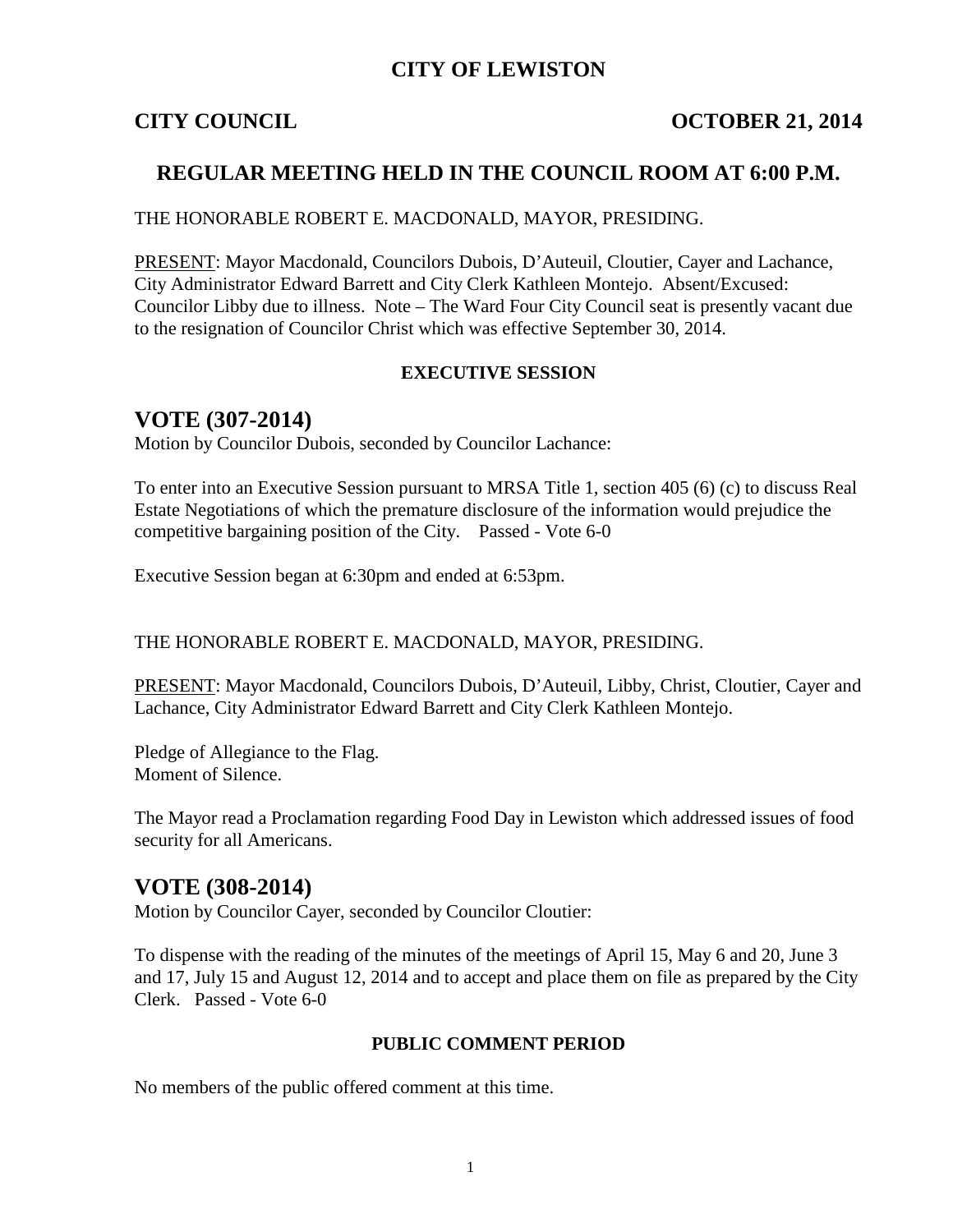### **PUBLIC HEARING ON THE RENEWAL APPLICATION FOR A SPECIAL AMUSEMENT PERMIT FOR LIVE ENTERTAINMENT FOR FISH BONES AMERICAN GRILL, 70 LINCOLN STREET**

Mayor Macdonald opened the public hearing to receive citizen input and comment. No members of the public spoke for or against this item. The Mayor then closed the hearing.

# **VOTE (309-2014)**

Motion by Councilor Cloutier, seconded by Councilor Dubois:

To grant a Special Amusement permit for live entertainment to Fish Bones American Grill, 70 Lincoln Street. Passed - Vote 6-0

### **PUBLIC HEARING ON THE RENEWAL APPLICATION FOR A SPECIAL AMUSEMENT PERMIT FOR LIVE ENTERTAINMENT FOR THE MIDTOWN ATHLETIC CLUB, 43 WALNUT STREET**

Mayor Macdonald opened the public hearing to receive citizen input and comment. No members of the public spoke for or against this item. The Mayor then closed the hearing.

# **VOTE (310-2014)**

Motion by Councilor Cloutier, seconded by Councilor Cayer:

To grant a Special Amusement permit for live entertainment to the Midtown Athletic Club, 43 Walnut Street. Passed - Vote 6-0

## **PUBLIC HEARING ON THE RENEWAL APPLICATION FOR A SPECIAL AMUSEMENT PERMIT FOR LIVE ENTERTAINMENT FOR LBK EVENTS, LLC, 1 BATES STREET**

Mayor Macdonald opened the public hearing to receive citizen input and comment. No members of the public spoke for or against this item. The Mayor then closed the hearing.

## **VOTE (311-2014)**

Motion by Councilor Dubois, seconded by Councilor Cayer:

To grant a Special Amusement permit for live entertainment to LBK Events, LLC, 1 Bates Street. Passed - Vote 6-0

### **PUBLIC HEARING AND ADOPTION OF AMENDMENTS TO THE GENERAL ASSISTANCE POLICY**

Mayor Macdonald opened the public hearing to receive citizen input and comment. No members of the public spoke for or against this item. The Mayor then closed the hearing.

## **VOTE (312-2014)**

Motion by Councilor Lachance, seconded by Councilor Dubois: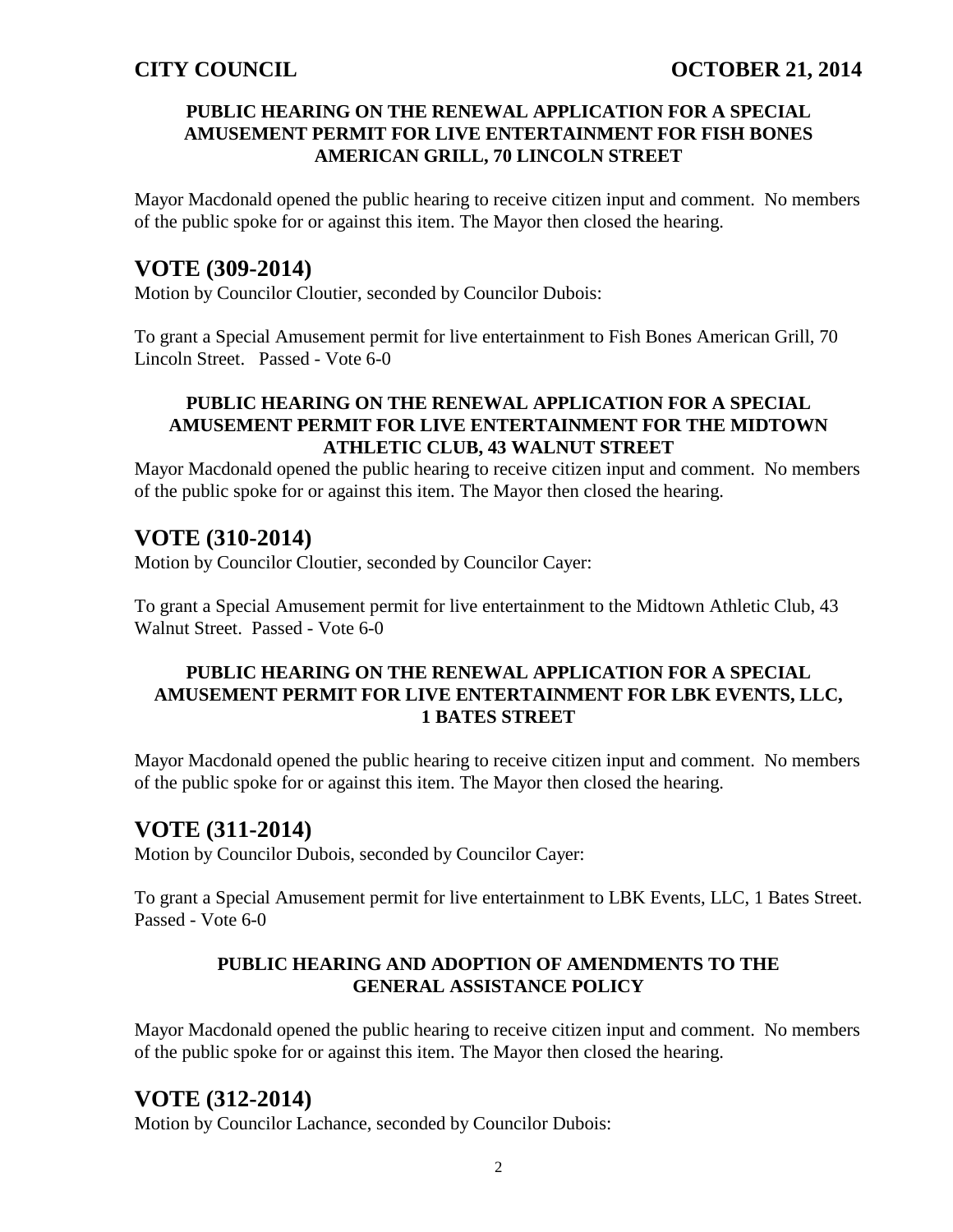That the overall maximum amounts allowed for general assistance and the maximum amounts allowed for food, housing, personal/household supplies, diapers and personal supplies for children, utilities/electricity and heating fuel in the General Assistance Policy, for persons eligible to receive assistance in accordance with the standards of eligibility, be amended and adopted in accordance with HUD guidelines and the current Thrifty Food Plan.

Passed - Vote 6-0

## **ORDER AUTHORIZING THE CITY ADMINISTRATOR TO EXECUTE THE NECESSARY DOCUMENTS TO TRANSFER PORTIONS OF THE UNBUILT RESERVOIR STREET TO ABUTTING PROPERTY OWNERS WHEN THEY PROVIDE THE REQUIRED DOCUMENTS AT NO COST TO THE CITY**

# **VOTE (313-2014)**

Motion by Councilor Cayer, seconded by Councilor Lachance:

To approve the Order authorizing the City Administrator to execute the necessary documents to transfer portions of the unbuilt Reservoir Street to abutting property owners when they provide the required documents at no cost to the City:

- Whereas, the City of Lewiston's Joint Standing Committee on Highways, Streets, Bridges and Sidewalk established a Reservoir Street on November 12, 1879, noting: "Said Street passes over land reserved as a Rangeway or Public Road"; and
- Whereas, the land of the so-called Reservoir Street is unimproved raw land and the street was never constructed; and
- Whereas, City staff foresees no future need to develop a street along this so-called Reservoir Street; and
- Whereas, the City Attorney has reviewed documents and titles relating to Reservoir Street and has concluded that the City's interest in the property is limited to an easement and is not in fee ownership; and
- Whereas, the City Council has previously approved two (2) requests from abutting property owners at 49 Hillcrest Avenue and 196 Pleasant St; and
- Whereas, the City Council expressed an interest to not piece-meal additional requests and to authorize the City Administrator to honor any future requests regarding the Reservoir St "Rangeway"; and

Whereas, the interest the City has in the property can be transferred at no cost to the City;

Now, therefore, be it Ordered by the City Council of the City of Lewiston that the City Administrator is authorized to sign and execute any documents provided by the abutting property owners necessary to effect the transfer of any and all interest the City has in one-half of the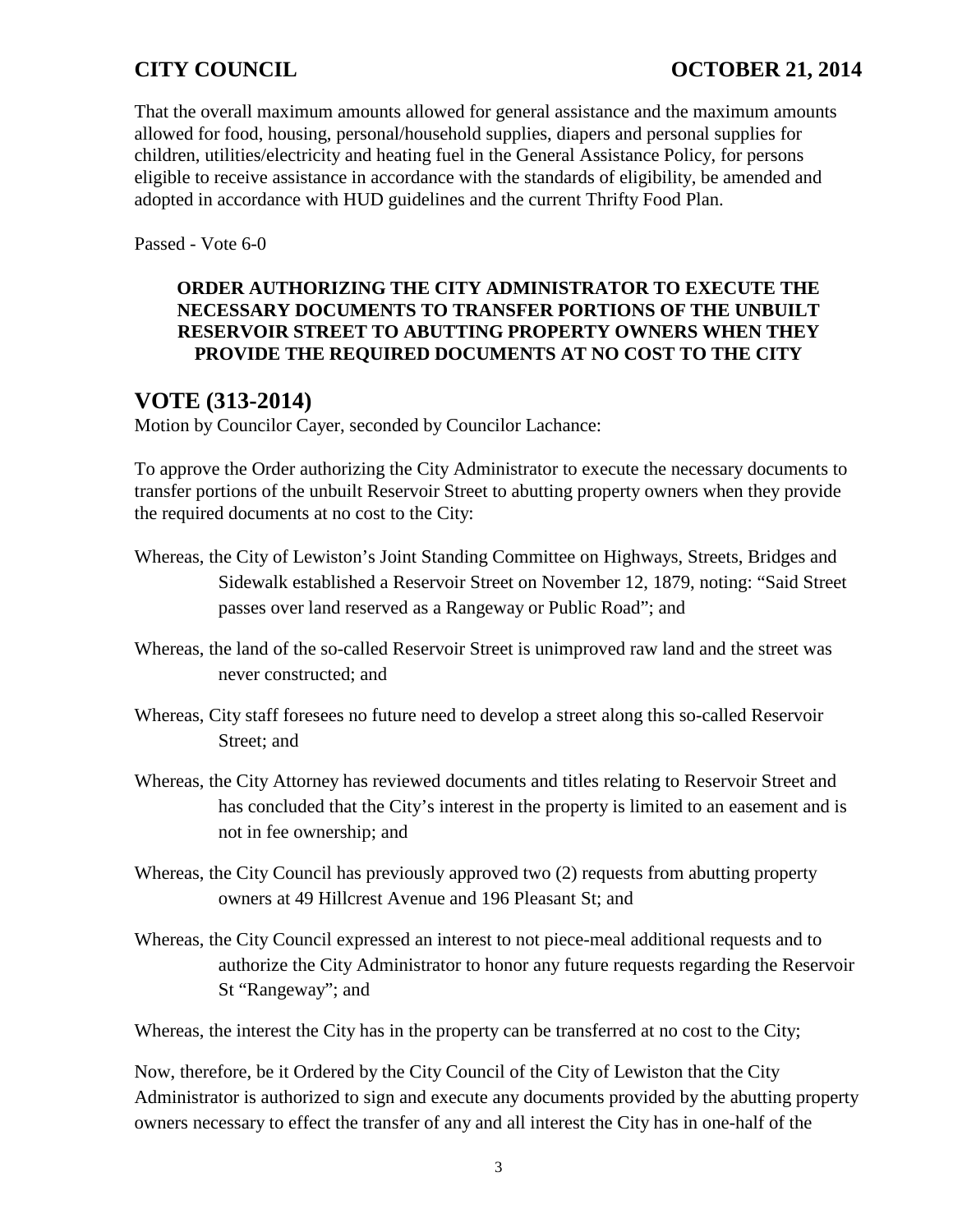portion of the unbuilt Reservoir Street "Rangeway" immediately abutting such properties at no cost to the City.

Passed - Vote 6-0

## **RESOLVE ACCEPTING AND APPROPRIATING THE FY2014 HOMELAND SECURITY GRANT AWARD OF \$162,028.80**

# **VOTE (314-2014)**

Motion by Councilor Cayer, seconded by Councilor Cloutier:

To approve the Resolve accepting and appropriating the FY2014 Homeland Security Grant award of \$162,028.80:

Whereas, the Fire Chief has prepared and presented the FY2014 Lewiston Homeland Security Grant Program to the City Council and the City Administrator; and

Whereas, the Fire Chief has submitted grant applications in line with the FY2014 Homeland Security Program to the Maine Emergency Management Agency

Now, therefore, be it Ordered by the City Council of the City of Lewiston that the FY2014 Homeland Security Grant Award is hereby accepted and appropriated.

Passed – Vote 6-0

## **RESOLVE ACCEPTING AND APPROPRIATING A COPS GRANT FROM THE U.S. DEPARTMENT OF JUSTICE FOR THE PURPOSE OF HIRING ADDITIONAL POLICE OFFICERS**

# **VOTE (315-2014)**

Motion by Councilor Cayer, seconded by Councilor Cloutier:

To approve the Resolve accepting and appropriating a COPS Grant from the U.S. Department of Justice for the purpose of hiring additional police officers:

Whereas, the City has been offered a COPS grant from the U.S. Department of Justice that would pay for roughly 60% of the personnel related costs for three police officers for a three year period; and

Whereas, during the most recent budget process, the City Council indicated support for applying for such a grant in light of the elimination of police officer positions in the FY 15 municipal budget; and

Whereas, as an element of this discussion, the Council approved \$35,683 in the FY 15 budget as either the local match for this grant or to allow the Department to hire one officer in January 2015; and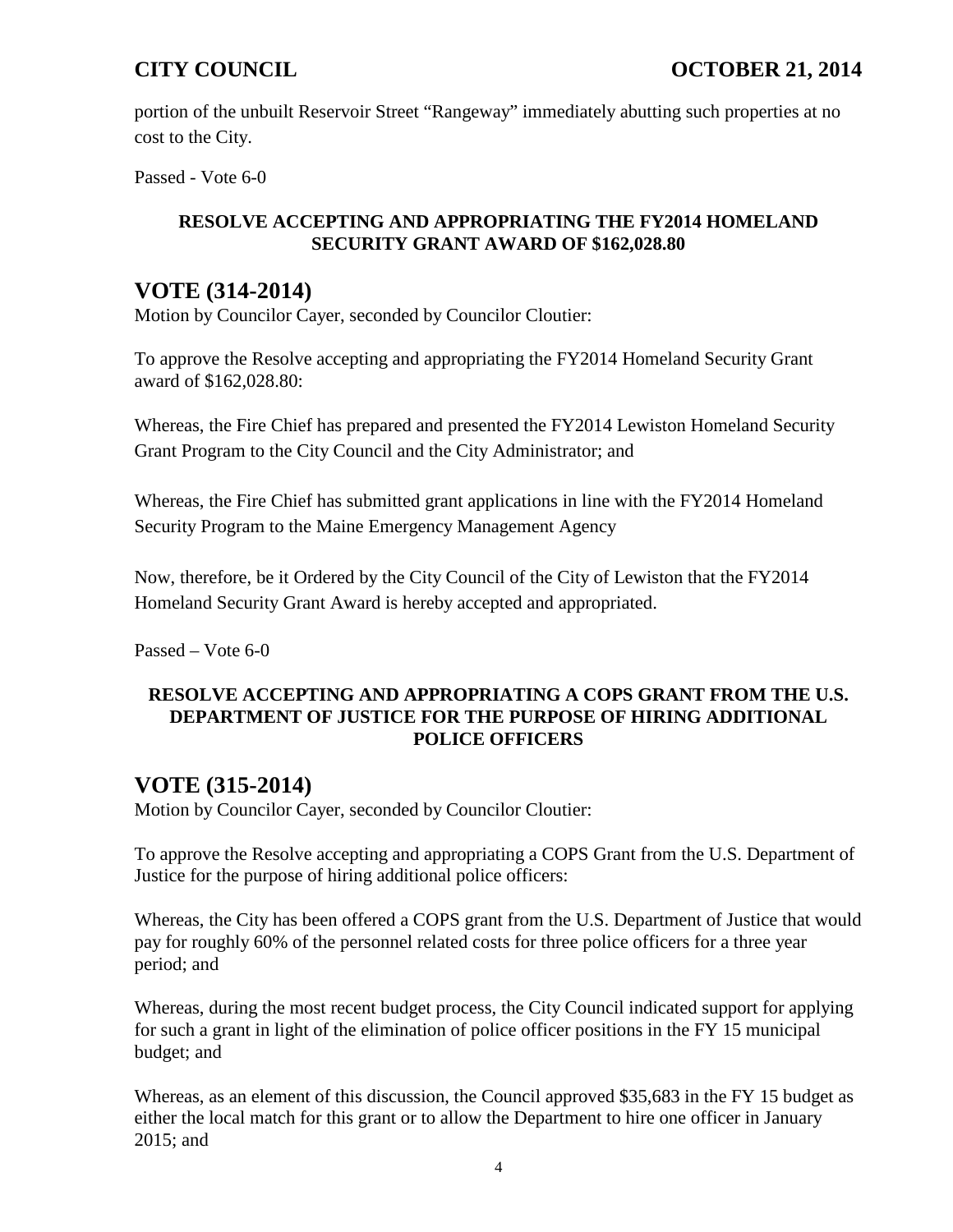Whereas, the \$35,683 available in this year's budget is more than sufficient to cover the local share and non-eligible expenses for two positions; and

Whereas, at a recent workshop, the consensus of the Council was to proceed with hiring two COPS officers during the current budget year and to consider filling the third COPS position after the FY 16 budget is considered and adopted;

Now, therefore, be it resolved by the City Council of the City of Lewiston that a three year COPS grant from the United States Department of Justice in the approximate amount of \$375,000 is hereby accepted and the amount of this grant required for funding two positions during the FY15 municipal budget is hereby appropriated.

Passed - Vote 6-0

## **RESOLVE ACCEPTING AND APPROPRIATING A LEAD-BASED PAINT HAZARD CONTROL PROGRAM GRANT AND HEALTHY HOMES INITIATIVE FUNDING FROM THE U.S. DEPARTMENT OF HOUSING AND URBAN DEVELOPMENT (HUD)**

# **VOTE (316-2014)**

Motion by Councilor Cayer, seconded by Councilor Cloutier:

To approve the Resolve accepting and appropriating a Lead-Based Paint Hazard Control Program Grant and Healthy Homes Initiative funding from the U.S. Department of Housing and Urban Development (HUD):

Whereas, the City has been awarded \$2,995,159 in Lead-Based Paint Hazard Control Program grant funding and an additional \$400,000 in Healthy Homes Initiative funding; and

Whereas, in 2012, there were 78 children who were identified with elevated blood lead levels in the Program's target areas in Lewiston and Auburn; and

Whereas, in recent years, children living in downtown Lewiston and Auburn target areas tested for elevated lead blood levels at 3 times the rate of elsewhere in Maine; and

Whereas, lead poisoning's effects in at risk communities include learning disabilities, loss of IQ, speech development problems, attention deficit disorder, and aggressive behavior that have challenged the Cities' schools and juvenile justice systems; and

Whereas, the Cities of Lewiston and Auburn have developed a dynamic program model for the integration of comprehensive green and healthy housing interventions and strategies to create lead safe, healthy, and affordable homes for low income families in Lewiston and Auburn; and

Whereas, the cities will perform healthy homes assessments in 160 units as well as address lead hazards in 225 housing units, providing safer homes for low and very low- income families with children;